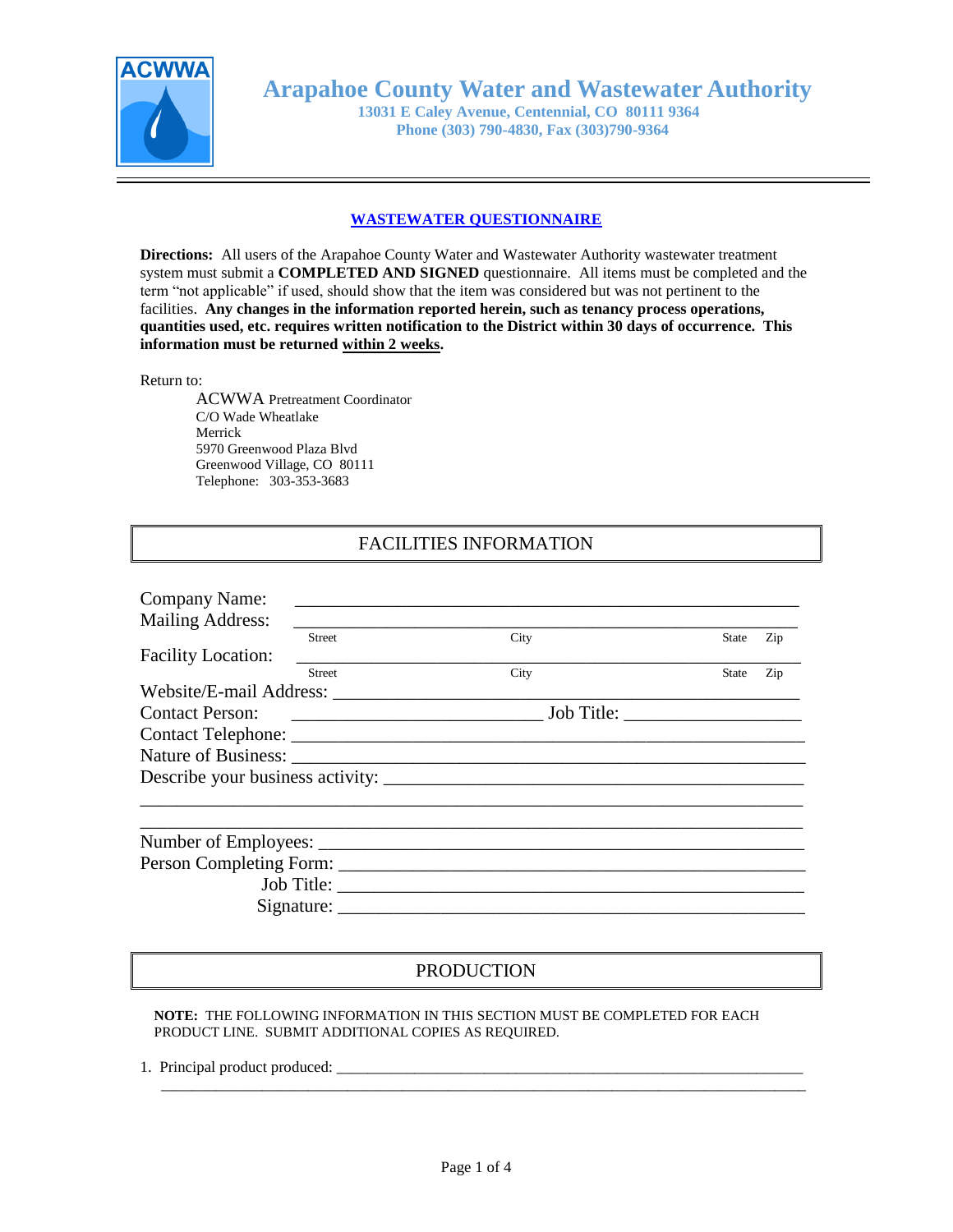2. Raw materials and process additives used:

Sketches, plans, etc., as necessary).

| 3. Is discharge from this process during the work shift: |                                                                                                                                                                                                        |                                                                                                       |  |
|----------------------------------------------------------|--------------------------------------------------------------------------------------------------------------------------------------------------------------------------------------------------------|-------------------------------------------------------------------------------------------------------|--|
| Batch                                                    | Continuous                                                                                                                                                                                             | <b>Both</b>                                                                                           |  |
| Indicate average number of<br>batches per workday:       |                                                                                                                                                                                                        | Indicate % batch:<br>Indicated % continuous:                                                          |  |
|                                                          | 4. Is operation expected to be subject to seasonal variation? $\Box$ Yes $\Box$<br>Indicate period(s) of shutdown:                                                                                     | N <sub>0</sub>                                                                                        |  |
| $\Box$ Yes $\Box$ No                                     | 5. Are any process changes or expansions planned during the next 3 years?                                                                                                                              | If yes, attach a separate sheet to this form describing the nature of planned changes or expansions.  |  |
|                                                          | 6. If any wastewater analyses have been performed on the discharge(s) from your facilities, attach a<br>Of laboratory performing the analysis, and location(s) from which sample(s) were taken (attach | Copy of the most recent data to this questionnaire. Be sure to include the date of the analysis, name |  |

7. Attach Material Safety Data Sheets (MSDS) for each chemical compound used in each process and Each chemical compound stored at your facilities.

| <b>CATEGORY</b>                                                                                                                                                                                   |                                                                                                                                       |  |  |
|---------------------------------------------------------------------------------------------------------------------------------------------------------------------------------------------------|---------------------------------------------------------------------------------------------------------------------------------------|--|--|
| 1. CHECK ALL THAT APPLY:<br>Office<br><b>Boilers</b><br>Chillers<br>Circuit Board Manufacturing<br><b>Cooling Towers</b><br>Kitchen/Cooking<br>Laboratory<br>Laundry<br>Other<br>Please describe: | <b>Light Assembly</b><br>Light Industrial<br>Manufacturing<br>Pharmaceuticals<br>Photo Developing<br>Plating<br>Printing<br>Warehouse |  |  |

\_\_\_\_\_\_\_\_\_\_\_\_\_\_\_\_\_\_\_\_\_\_\_\_\_\_\_\_\_\_\_\_\_\_\_\_\_\_\_\_\_\_\_\_\_\_\_\_\_\_\_\_\_\_\_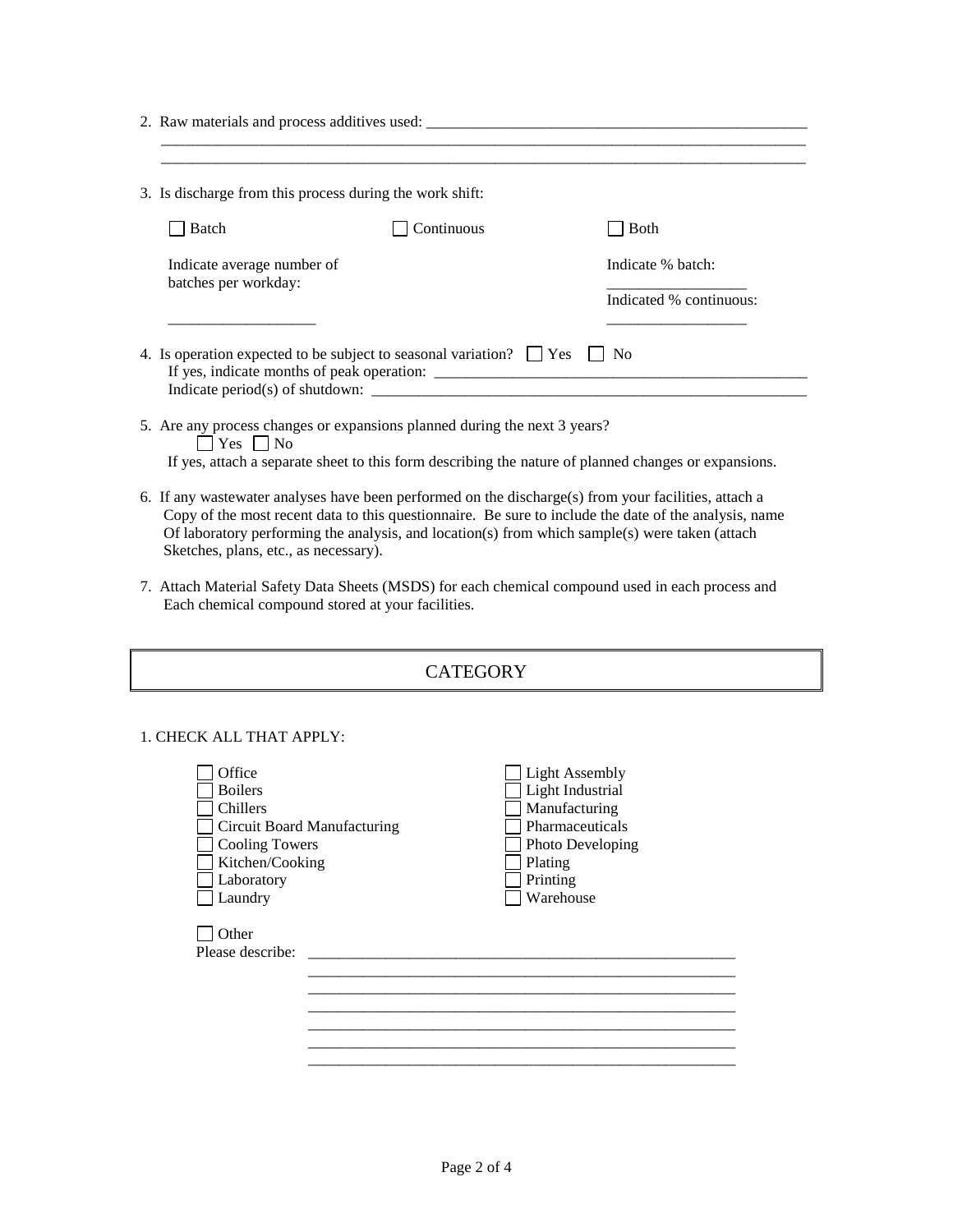2. If your facility expects to employ processes in any of the 34 nationally regulated industrial categories or Business activities listed below *and* any of these processes generate wastewater or wastewater sludge, Place a check beside the category or business activity (check all that apply).

| Adhesives                                 | Metal Finishing Including Printed Circuit  |
|-------------------------------------------|--------------------------------------------|
| <b>Aluminum Forming</b>                   | <b>Board Manufacturing</b>                 |
| <b>Asbestos Manufacturing</b>             | New Sources for the Dairy Products         |
| Auto & Owner Laundries                    | Processing Industry                        |
| <b>Battery Manufacturing</b>              | Nonferrous Metal Forming and Metals        |
| Builder's Paper and Board Mills           | Powder                                     |
| Canned and Preserved Fruits and Vegetable | Nonferrous Metals Manufacturing            |
| Processing                                | Ore Mining                                 |
| Carbon Black Manufacturing                | Organic Chemicals, Plastics, and Synthetic |
| Coal Mining                               | Fibers                                     |
| <b>Cement Manufacturing</b>               | <b>Paint Formulating</b>                   |
| Coil Coating                              | Paring and Roofing Materials (Tars and     |
| <b>Copper Forming</b>                     | Asphalt Manufacturing)                     |
| Electric & Electronic Components          | Pesticides                                 |
| Electroplating                            | Petroleum Refining                         |
| <b>Fertilizer Manufacturing</b>           | Pharmaceuticals                            |
| Feedlots                                  | Photographic Supplies                      |
| Ferroalloy Manufacturing                  | Plastics Molding and Manufacturing         |
| <b>Glass Manufacturing</b>                | Porcelain Enamel                           |
| <b>Grain Mills</b>                        | Printing & Publishing                      |
| Gum & Wood Chemicals                      | Pulp, Paper, Paperboard Manufacturing      |
| <b>Ink Formulating</b>                    | <b>Rubber Manufacturing</b>                |
| Inorganic Chemical Manufacturing          | Soap & Detergent Manufacturing             |
| Iron & Steel Manufacturing                | Steam Electric – Power Generating          |
| Leather Tanning & Finishing               | <b>Textile Mills</b>                       |
| <b>Mechanical Products</b>                | <b>Timber Products</b>                     |
| Metals Molding and Castings (Foundries)   |                                            |

3. List (if known) the Standard Industrial Classification Number(s) (SIC Code\*) for all processes at your Facility:

\_\_\_\_\_\_\_\_\_\_\_\_\_\_\_\_\_\_\_\_\_\_\_\_

 $\mathcal{L}=\mathcal{L}$ 

\_\_\_\_\_\_\_\_\_\_\_\_\_\_\_\_\_\_\_\_\_\_\_\_

\_\_\_\_\_\_\_\_\_\_\_\_\_\_\_\_\_\_\_\_\_\_\_\_

\_\_\_\_\_\_\_\_\_\_\_\_\_\_\_\_\_\_\_\_\_\_\_\_

\_\_\_\_\_\_\_\_\_\_\_\_\_\_\_\_\_\_\_\_\_\_\_\_

\_\_\_\_\_\_\_\_\_\_\_\_\_\_\_\_\_\_\_\_\_\_\_\_

\_\_\_\_\_\_\_\_\_\_\_\_\_\_\_\_\_\_\_\_\_\_\_\_

\*According to the *Standard Industrial Classification Manual,* Bureau of the Budget, 1972, as amended. (A copy is available at the District office.)